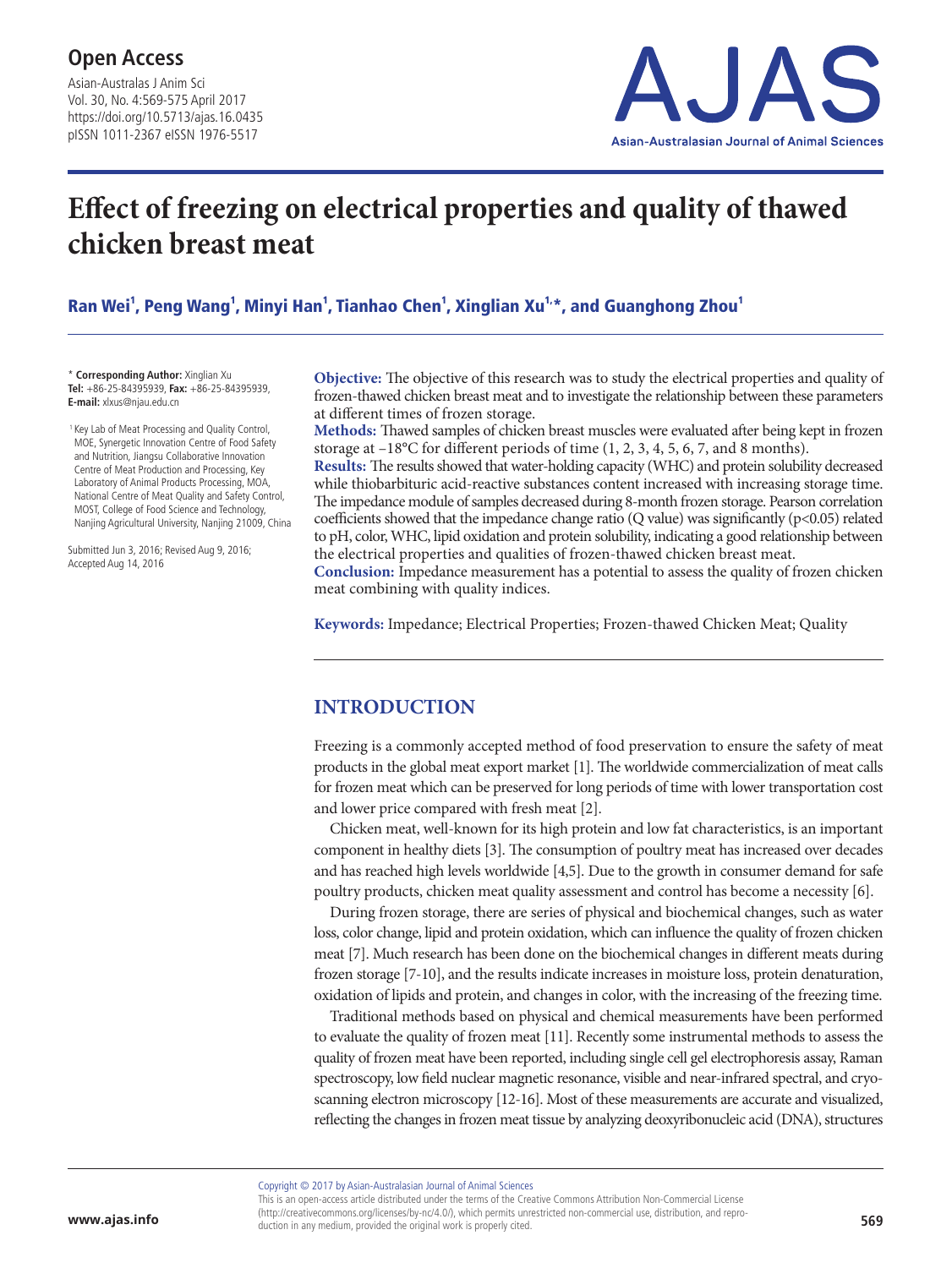## A.JAS

of protein, water distribution or ice crystal size. However, these methods are destructive in nature, relatively expensive, timeconsuming and require skilled personnel.

One of the rapid, non-destructive and easy-to-use methods to analyze the quality of meat is bio-impedance [17]. Electrical impedance has been widely applied for the assessment of meat quality such as pH, fat content, tenderness and freshness [17,18]. Freezing and thawing of meat disrupts the cell membranes and changes the internal structure of biological materials, and thus the impedance and electrical properties of meat [18]. In this sense, recent research has been conducted on the properties of fresh and frozen–thawed fish using electrical methods. Fuentes et al [19] reported that impedance measurement could be used to differentiate between fresh and frozen-thawed sea bream. The research of Vidaček et al [20] showed the possibility of using electrical measurements to assess the freezing history of fish for up to 4-month storage. The study of Kent et al [21] revealed time and temperature of storage of frozen cod were well predicted with the dielectric method. However, there is little information available on the electrical properties of long period frozen poultry meat. The structure and component contents of chicken meat tissue are different from fish tissue. Fish meat is tender and contains a higher percentage of water and tends to deteriorate more easily [22]. Therefore, it is necessary to study the electrical properties of chicken meat which has a longer frozen preservation storage period in order to apply bio-impedance to poultry meat quality control.

In the present study, the electrical properties and qualities of thawed chicken breast meat during different frozen storage were investigated. The relationship between the electrical impedance and meat quality using attributes such as water-holding capacity (WHC) and protein solubility of frozen chicken meat at different times of the storage were evaluated. By analyzing the electrical properties and quality results, we aimed to test the use of impedance measurement as a potential method to evaluate the quality for predicting freezing history of frozen-thawed chicken meat.

## **MATERIALS AND METHODS**

#### **Materials**

Fresh breast meat without visible fat and skin tissue from whitefeather broiler chickens was purchased on the day of slaughter from a commercial meat processing plant (Yueda Group, Yancheng, Jiangsu, China). The meat was maintained at 4°C during transport to the laboratory. About 8 h after slaughter, samples were frozen in a plate freezer at –40°C. After fast freezing, samples were individually packed into moisture impermeable polyethylene bags and then stored –18°C for up to 8 months. At 0, 1, 2, 3, 4, 5, 6, 7, or 8 months of storage at –18°C, samples were thawed at 4°C for 12 h and analyzed.

#### **Measurement of pH and color**

The pH of meat samples was measured using a digital pH meter (Thermo-Scientific Trion Series, Milan, Italy). The color of the breast muscles was assessed for lightness (L\*), redness (a\*) and yellowness (b\*) with a Konica Minolta colorimeter (CR-400, Osaka, Japan) in three different sample locations.

#### **Water-holding capacity**

Thawing, cooking and pressing loss were determined according to the method as described by Li et al [23] with slight modifications. Thawing loss was calculated as a percentage of weight loss before and after thawing.

Two pieces (4 cm×2 cm×2 cm 20±2 g) cut from a thawed sample were individually cooked in a 75°C water bath until the central temperature reached 70°C. The cooked samples were chilled to room temperature. Cooking loss was calculated as a percentage of weight loss before and after cooking.

Two 0.5 cm thick and 2.5 cm in diameter samples were removed from each thawed sample using a cylinder sampler (inner diameter, 2.50 cm). Then samples were wrapped with 16 layers of tissue papers and pressed under a force of 350 N for 5 min using a compression machine (YYW-2, Nanjing Soil Instrument, Nanjing, China). Pressing loss was calculated as a percentage of weight loss before and after compression.

#### **Lipid oxidation**

The amounts of the thiobarbituric acid-reactive substances (TBARS) in minced breast meat samples were determined according to the method of Lund et al [24] and with slight modifications. A minced sample (5 g) was homogenized in 25 mL of 7.5% trichloracetic acid with 0.10% ethylenediaminetetraacetic acid using an Ultra Turrax for 30 s at 13,500 r/min and then filtered. Filtrate (2 mL) was then added to 2 mL of 0.02 M thiobarbituric acid and incubated in a 95°C water bath for 30 min to develop color. After cooling at room temperature, the absorbance of the sample was measured at 532 nm. The amounts of TBARS were expressed as mg of malondialdehyde per g of meat.

#### **Protein solubility**

The solubility of the sarcoplasmic and total (sarcoplasmic+ myofibrillar) proteins were determined according to the method as described by Joo et al [25] with slight modifications. Sarcoplasmic proteins were extracted from 1 g muscle using 20 mL of ice-cold 0.025 M potassium phosphate buffer (pH 7.2). The samples were minced, homogenized, and then left on a shaker at 4°C overnight. Samples were centrifuged at 3,000 g for 15 min and protein concentration in the supernatants was determined by the Biuret method. Total protein was extracted from 1 g muscle using 20 mL of ice-cold 1.1 M potassium iodide in 0.1 M phosphate buffer (pH 7.2). The same procedures for homogenization, shaking, centrifugation, and protein determination were used as described above. Myofibrillar protein concentrations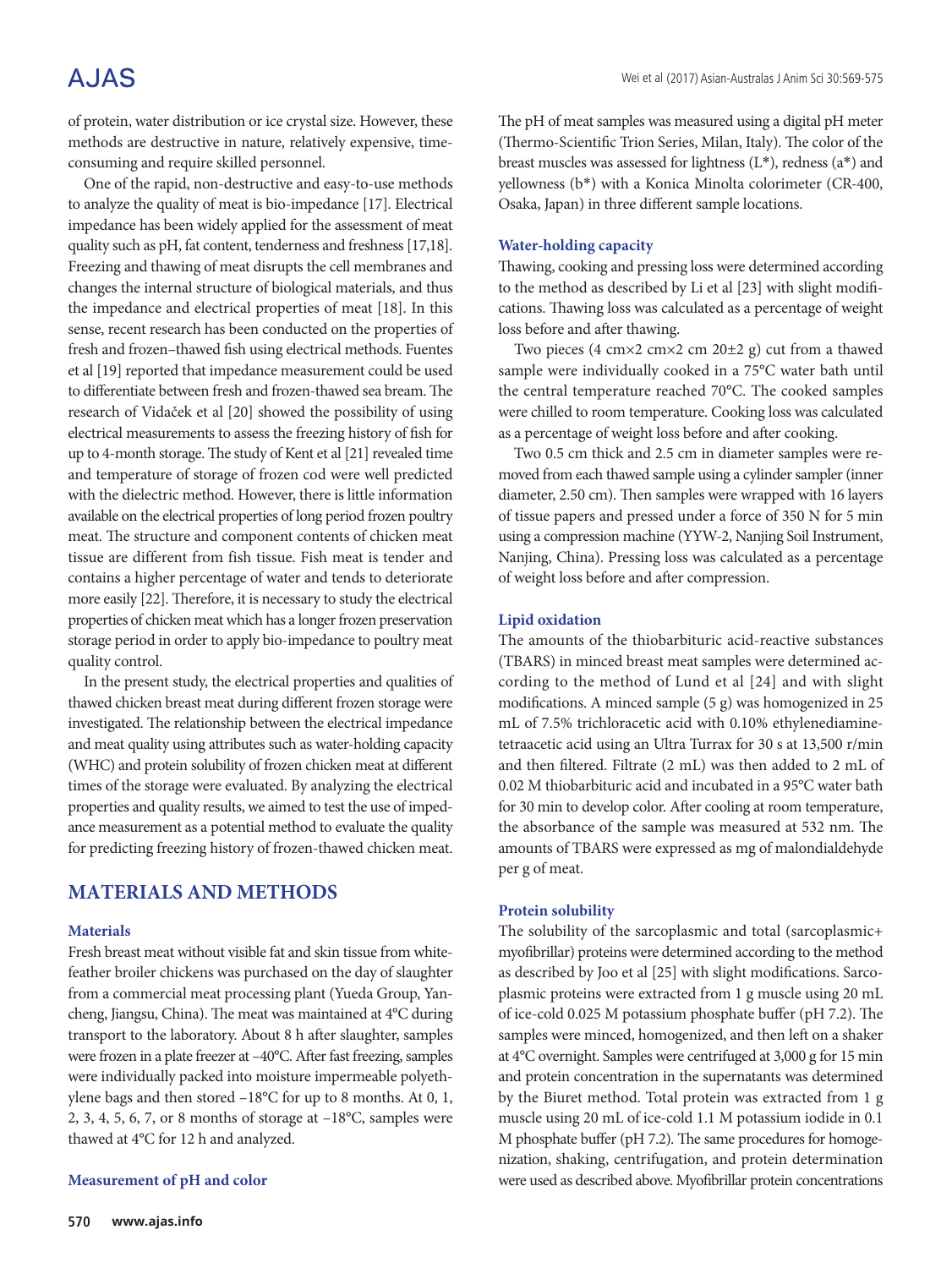were obtained by difference between total and sarcoplasmic protein solubility. The protein solubility was expressed as mg of protein per g of meat.

#### **Impedance measurements**

The impedance of the samples was measured with a LCR electric bridge (AT2827-1, Applent Electricity Technology CO. LTD, Changzhou, China). The external part consisted of two rows of six copper needles (diameter: 2 mm), which were twined by the copper wires. The distance between the rows was 3 cm while the distance was 1 cm between the pins in the same row (Figure 1). The modulus of the samples was measured at frequencies of 50 Hz and 200 kHz, while the voltage was set to 1 V as determined by others [26]. The impedance change ratio (Q value) was defined as  $Q = (Z_L - Z_H) \times 100/Z_H$ .  $Z_L$  and  $Z_H$  are the modulus of the samples at the frequency of 50 Hz and 200 kHz, respectively [27].

#### **Statistical analysis**

Statistical analyses were performed using SAS 9.12 (SAS Institute Inc., Cary, NC, USA; 2003) and all data were expressed as the means±standard error of the mean values. Twenty replicates were used for determination of physicochemical parameters, and each replicate was measured in triplicate. Data were analyzed using analysis of variance according to Duncan's multiple-range test at a significance level of p<0.05. To determine the correlation between the values of impedance measurements and other physiochemical parameters, the results were subjected to Pearson correlation coefficients using SAS.

### **RESULTS AND DISCUSSION**

#### **Measurement of pH, color, WHC, TBARS, and protein solubility**

The L\* value of fresh chicken breast meat (50.93) was significantly higher than that of thawed samples during the 1 to 8 months storage ( $p$ <0.05), however, there were no differences in L\* values of any samples frozen for 1 to 8 months (Table 1). The a\* value of the samples increased after the freezing treatment from 3.07 to 4.77, reaching a peak on the 1st month of frozen storage. Then the value declined to 2.14 on the 8th month of frozen storage with fluctuations. The b\* value decreased from



**Figure 1.** Photograph showing the impedance machine (left) and the probe (right) used in this work.

| <b>Table 1.</b> Effects of time of frozen storage on pH and color $(L^*, a^*,$ and $b^*)$ of chicken |
|------------------------------------------------------------------------------------------------------|
| breast meat                                                                                          |

| Storage time<br>(m) | $pH^{1)}$               | $\mathsf{I}^*$                               | $a^*$                        | h*                            |
|---------------------|-------------------------|----------------------------------------------|------------------------------|-------------------------------|
| $\Omega$            | $6.09 \pm 0.10^a$       | $50.93 + 2.64$ <sup>a</sup>                  | $3.07 \pm 0.81$ <sup>c</sup> | $8.23 + 1.14$ <sup>a</sup>    |
|                     | $5.96 \pm 0.21^{\circ}$ | $48.54 \pm 3.18^b$                           | $4.77 + 0.99$ <sup>a</sup>   | $4.10 \pm 0.95$ <sup>cd</sup> |
| $\mathcal{I}$       |                         | $5.97 + 0.15^b$ $47.18 + 1.19^b$             | $4.64 \pm 0.72$ <sup>a</sup> | $3.79 + 0.95^{\circ}$         |
| $\overline{3}$      |                         | $5.99 + 0.26^{ab}$ 47.41 + 1.85 <sup>b</sup> | $3.33 + 0.73$ <sup>bc</sup>  | $3.80 \pm 0.98$ <sup>d</sup>  |
| 4                   | $5.99 \pm 0.17^{ab}$    | $47.22 + 1.87^b$                             | $3.74 \pm 0.78$ <sup>b</sup> | $3.72 \pm 0.85$ <sup>d</sup>  |
| 5                   |                         | $5.97 + 0.19^b$ $47.38 + 2.05^b$             | $2.22 \pm 0.99$ <sup>d</sup> | $4.74 \pm 0.95$ <sup>c</sup>  |
| 6                   |                         | $5.95 + 0.10^{b}$ $48.02 + 1.53^{b}$         | $4.47 \pm 1.06^a$            | $6.59 + 2.09^b$               |
|                     |                         | $5.94 + 0.12^b$ $47.94 + 2.16^b$             | $1.91 \pm 0.81$ <sup>d</sup> | $8.81 \pm 1.47$ <sup>a</sup>  |
| 8                   | $5.99 \pm 0.11^{ab}$    | $47.05 \pm 2.71^{\circ}$                     | $2.14 \pm 0.82$ <sup>d</sup> | $9.46 \pm 2.04$ <sup>a</sup>  |

L\*, lightness; a\*, redness; b\*, yellowness; SE, standard error.

<sup>1)</sup> Values for pH and color are means  $\pm$  SE, n = 20.

Different superscript letters (a-d) in the column show significant difference ( $p < 0.05$ ) between the different frozen time groups.

8.23 to 3.72 during 0 to 4 month frozen storage, followed by a rise to 9.46 by 8 months of storage. The decreasing of L\* value could be caused by a reduction of water retention which leads to a lower surface light reflectivity [28]. The accumulation of metmyoglobin (MetMb) at the surface of meat during storage contributes significantly to its discoloration [29], which could explain the changes in a\* value. The increasing lipid oxidation and the formation of MetMb are the main factors leading to the changes in b\* value as well [30].

The pH of the fresh chicken meat was 6.09, which was significantly higher than that when thawed  $(p<0.05)$  (Table 1). This value dropped to 5.96 for samples frozen for 1 month, and it remained no higher than 5.99 among groups of different frozen storage durations. Previous studies have shown that freezing with subsequent exudate release and the loss of water from the meat may cause an increase in the concentration of the solutes, resulting in a decrease in the pH of thawed meat [1].

Cooking losses and pressing losses showed lower values for fresh meat (15.77% and 23.86% respectively) and higher values for frozen-thawed meat rising to 20.89% and 35.06% respectively with fluctuations after 8 months of freezing (Table 2). Thawing losses grew from 2.53% to 4.27% with the increasing time up to 6 months of frozen storage, followed by a slight decline and ended up by 3.93%. These results indicated that WHC of frozen-thawed chicken meat tended to decrease gradually (increased thawing cooking and pressing loss). This is in accordance with the results of a study on thawed beef [9]. The rising cooking and pressing losses indicated an increase in protein denaturation with the attendant loss of ability to hold water. The growing thawing loss probably resulted from the rupture of cell structures and tissues caused by ice crystal growth during the freezing process and time of storage [31].

There was a gradual rise from 0.093 to 0.125 mg/kg in the TBARS content of chicken breast meat during 0 to 5 months frozen storage (Table 3). The content of TBARS witnessed a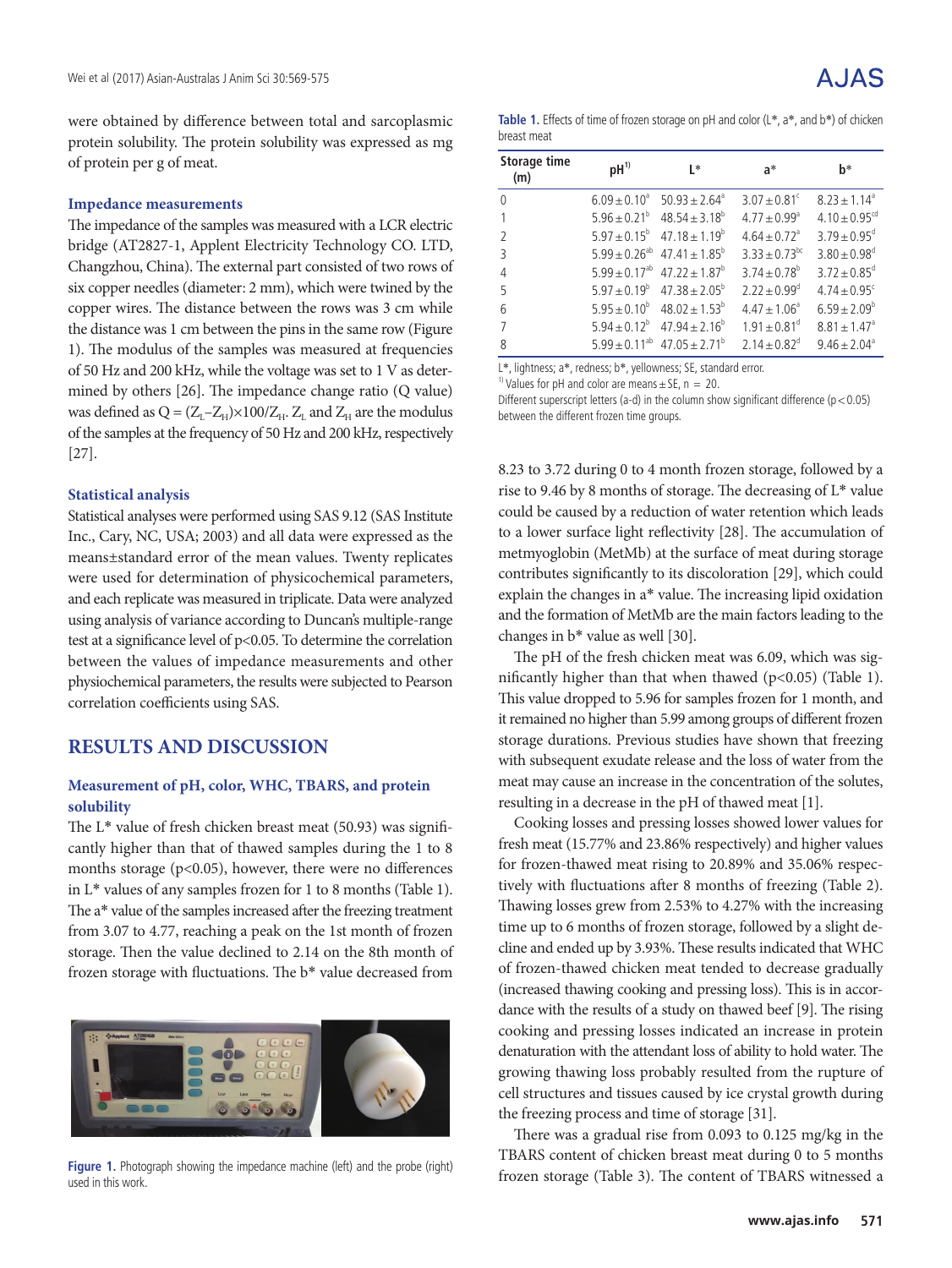# A.JAS

**Table 2.** Effects of time of frozen storage on WHC of chicken breast meat

| Storage time<br>(m) | Thawing loss $(\%)^1$ Cooking loss $(\%)$ Pressing loss $(\%)$ |                                |                                |
|---------------------|----------------------------------------------------------------|--------------------------------|--------------------------------|
| $\Omega$            |                                                                | $15.77 \pm 1.92$ <sup>t</sup>  | $23.86 \pm 1.84^{\circ}$       |
|                     | $2.53 \pm 1.13^c$                                              | $17.35 \pm 1.57$ <sup>de</sup> | $31.35 \pm 4.71$ <sup>c</sup>  |
|                     | $2.61 \pm 1.52$ <sup>bc</sup>                                  | $16.43 + 1.34$ <sup>et</sup>   | $34.36 \pm 2.91$ <sup>a</sup>  |
| 3                   | $3.29 + 1.32$ <sup>abc</sup>                                   | $17.85 + 1.52^{cd}$            | $36.07 \pm 2.21^{ab}$          |
| 4                   | $3.38 \pm 1.05^{\text{abc}}$                                   | $22.17 + 2.53^{ab}$            | $35.60 \pm 2.45^{\circ}$       |
| 5                   | $3.37 \pm 2.23$ <sup>abc</sup>                                 | $22.34 + 2.61$ <sup>a</sup>    | $35.98 \pm 2.92$ <sup>a</sup>  |
| 6                   | $4.27 \pm 1.37$ <sup>a</sup>                                   | $19.06 \pm 1.91$ <sup>c</sup>  | $34.58 \pm 2.31^{ab}$          |
|                     | $3.70 \pm 1.62^{ab}$                                           | $21.10 \pm 1.48^{ab}$          | $33.04 \pm 3.13$ <sup>bc</sup> |
| 8                   | $3.93 \pm 1.99^{\circ}$                                        | $20.89 \pm 2.23^b$             | $35.06 \pm 3.90^{ab}$          |

WHC, water-holding capacity; SE, standard error.

<sup>1)</sup> Values for thawing, cooking and pressing losses are means  $\pm$  SE, n = 20. Different superscript letters (a-f) in the column show significant difference ( $p < 0.05$ ) between the different frozen time groups.

significant rise to 0.159 mg/kg on the 7th months of storage (p<0.05), and continued increasing to 0.202 mg/kg by 8 months of the frozen period. Similar behaviors have been observed in other studies on chicken meat [7]. Lipid oxidation during storage is a critical factor that can affect sensory characteristics of meat [32]. The results of the TBARS content explained the sudden rise of b\* value during 6 to 8 months frozen storage as well [33,34].

With increasing freezing time, the solubility of total protein, sarcoplasmic protein and myofibrillar protein in thawed samples experienced a downward trend, with a slight increase on the 3rd month of storage (Table 3). The solubility of total protein and sarcoplasmic protein fell from 247.28 to 201.70 mg/g and from 99.77 to 77.06 mg/g respectively with slight rises by the end, while the solubility of myofibrillar protein dropped from 147.51 to 123.81 mg/g with a slight rise on the 7th month of storage. Farouk et al [9] and Niu et al [35] reported similar results in the study of quality of beef and chicken breast meat. The results indicated a denaturation of total protein, sarcoplasmic protein and myofibrillar protein during the frozen storage period, which could be caused by the formation of hydrogen, disulfide and salt bonds [8,35].



**Figure 2.** Impedance of chicken breast meat changes at the frequencies of 50 Hz and 200 kHz. Different superscript letters (a-d) in the column show significant difference (p<0.05) between the different frozen time groups.

#### **Impedance measurements**

The impedance module of fresh chicken breast meat and thawed samples at 1, 2, 3, 4, 5, 6, 7, and 8 months of frozen storage are shown in Figure 2. The results showed that the impedance module of fresh meat (268.01 Ω and 117.93 Ω respectively) was significantly higher than that of those thawed at frequencies of 50 Hz and 200 kHz (p<0.05). These findings are in accordance with those obtained by Fuentes et al [19] on fish muscle. With increasing time of the frozen storage, the modules of thawed meat at both frequencies decreased with fluctuations. The modules at the frequency of 50 Hz declined from 190.17 Ω to 166.49  $Ω$ , while the modules at the frequency of 200 kHz reached the lowest values (94.12 Ω) on the 5th month and ended up at 95.08 Ω by the 8th month of storage. Previous studies on fish have showed that impedance of frozen-thawed grass carp decreased during a 10-day frozen storage [36]. The cell membrane acts as an insulator at low frequencies, behaving as a capacitor [17]. The membranes are intact in fresh meat, but in frozen-thawed

| <b>TWATE OF ENCLUS OF MILE OF HOLLOWING ON TOWN TO GITA PROCENT SOMMING OF CHICKEN MICHAEL INCOLE</b> |                                |                                 |                                |                                   |  |  |  |  |
|-------------------------------------------------------------------------------------------------------|--------------------------------|---------------------------------|--------------------------------|-----------------------------------|--|--|--|--|
| Storage time (m)                                                                                      | TBARS $(mg/kg)^{1}$            | TPS $(mq/q)$                    | SPS (mg/g)                     | $MPS$ (mg/g)                      |  |  |  |  |
| 0                                                                                                     | $0.093 \pm 0.01^e$             | $247.28 \pm 22.44^{\circ}$      | $99.77 \pm 8.93$ <sup>a</sup>  | $147.51 \pm 17.24$ <sup>a</sup>   |  |  |  |  |
|                                                                                                       | $0.094 \pm 0.02^e$             | $235.08 \pm 15.12^{\circ}$      | $92.63 \pm 12.19^b$            | $142.45 \pm 18.38^{ab}$           |  |  |  |  |
|                                                                                                       | $0.097 \pm 0.04$ <sup>e</sup>  | $217.41 \pm 17.18$ <sup>c</sup> | $82.91 \pm 5.38$ <sup>c</sup>  | $134.50 \pm 16.27$ <sup>bc</sup>  |  |  |  |  |
|                                                                                                       | $0.115 \pm 0.01^{\text{de}}$   | $218.97 \pm 15.75$ <sup>c</sup> | $83.50 \pm 5.68$ <sup>c</sup>  | $135.47 \pm 12.78^{\circ}$        |  |  |  |  |
| 4                                                                                                     | $0.124 \pm 0.01^{cd}$          | $214.52 \pm 13.79$ <sup>c</sup> | $81.09 \pm 6.16$ <sup>cd</sup> | $133.43 \pm 13.62$ <sup>bcd</sup> |  |  |  |  |
| 5                                                                                                     | $0.125 \pm 0.02$ <sup>cd</sup> | $214.35 \pm 11.33$ °            | $81.59 \pm 7.39$ <sup>cd</sup> | $132.76 \pm 14.69$ <sub>bcd</sub> |  |  |  |  |
| 6                                                                                                     | $0.141 \pm 0.04$ <sup>bc</sup> | $203.45 \pm 16.57$ <sup>d</sup> | $79.90 \pm 6.81$ <sup>cd</sup> | $123.55 \pm 15.80$ <sup>d</sup>   |  |  |  |  |
|                                                                                                       | $0.159 \pm 0.03^b$             | $201.70 \pm 16.74$ <sup>d</sup> | $77.06 \pm 5.00^{\circ}$       | $124.67 \pm 14.73$ <sup>cd</sup>  |  |  |  |  |
| 8                                                                                                     | $0.202 \pm 0.06^{\circ}$       | $202.73 \pm 12.79$ <sup>d</sup> | $79.00 \pm 5.85$ <sup>cd</sup> | $123.81 \pm 11.76^{\circ}$        |  |  |  |  |
|                                                                                                       |                                |                                 |                                |                                   |  |  |  |  |

**Table 3.** Effects of time of frozen storage on TBARS and protein solubility of chicken breast meat

TBARS, thiobarbituric acid-reactive substances; TPS, total protein solubility; SPS, sarcoplasmic protein solubility; MPS, myofibrillar protein solubility; SE, standard error. <sup>1)</sup> Values for TBARS, TPS, SPS and MPS are means  $\pm$  SE, n = 20.

Different superscript letters (a-e) in the column show significant difference ( $p < 0.05$ ) between the different frozen time groups.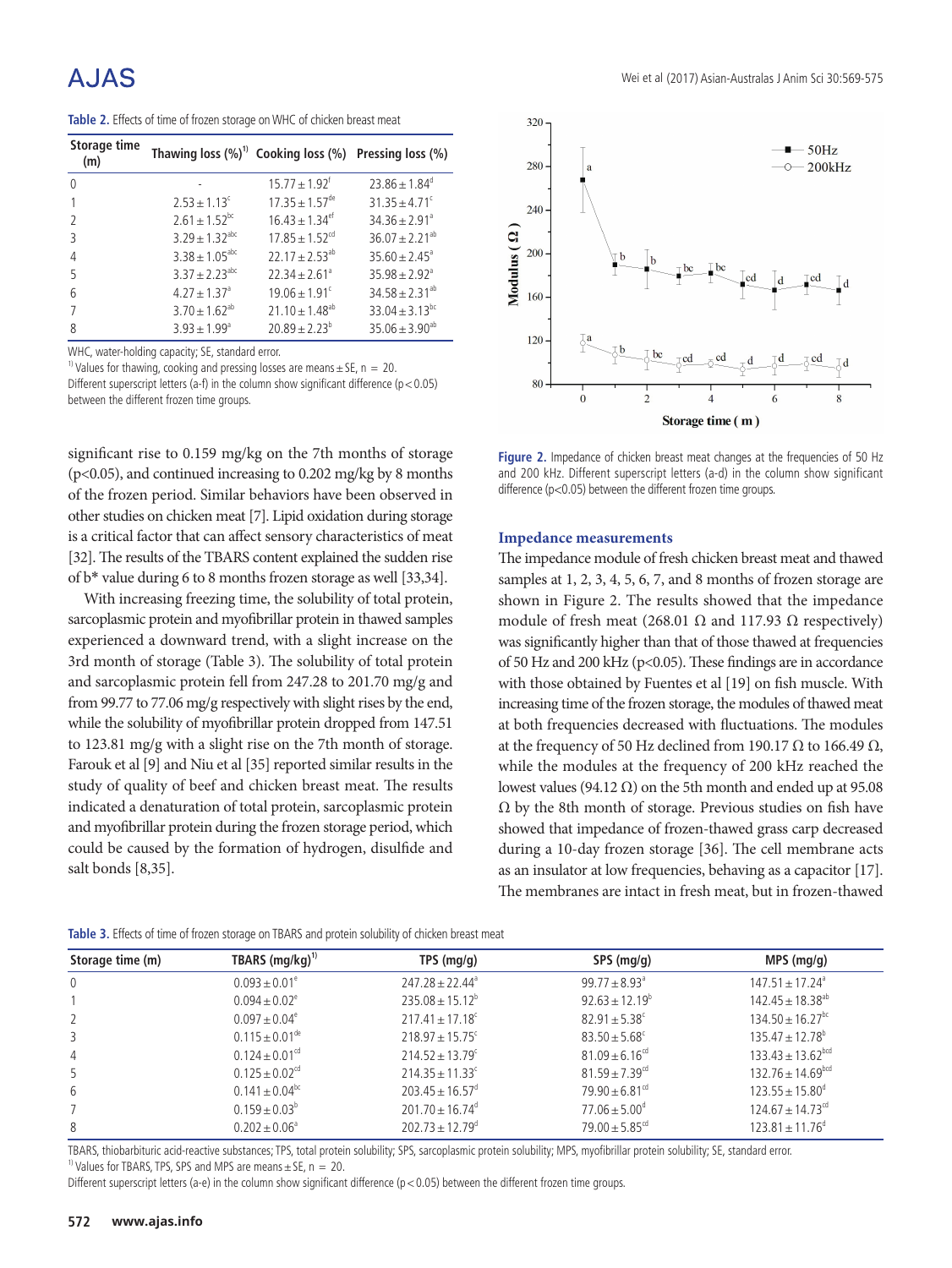samples cell membranes become destroyed [1]. The destruction of the cell membranes reduces the capacitive component of the biological tissues and increases the amount of free electrolytes in the tissue, increasing its conductivity and producing a decrease of the impedance module [19]. So the impedance module of fresh meat is much higher than in those thawed. However, the impedance of biological tissues changes much more slowly during the frozen storage [18]. The growth of ice crystals, denaturation of proteins, oxidation of lipids, and leakage of fluid from meat tissue during the frozen storage could contribute to the decrease of the impedance module.

The Q value of the fresh and frozen–thawed samples is presented in Table 4. The Q value of fresh meat was 127.11%, which was significantly higher than that of frozen-thawed (p<0.05). The Q value of frozen-thawed samples increased from 77.84% to 83.95% with the extension of frozen storage time, followed by a decrease to 71.54% on the 6th month of storage. The value then rose to 75.44% by the end of frozen storage period. Biological tissues are composed of cells that are surrounded by extracellular fluid. Low-frequency current bypasses the cells through the extracellular fluid, while high-frequency current flows through the plasma membranes capacitance and cells [37,38]. After a frozen-thawed process, the muscle cells are damaged, which concentrate the solutes in meat. The cell cytoplasm as well as the surrounding extracellular fluid change in electrical conductivity [39]. This change in conductivity would lead to lower Q values in thawed chicken meat samples. It can be seen in Figure 2 that the modules of frozen-thawed samples decreased more rapidly after 4 months of storage at the frequency of 50 Hz, while at the frequency of 200 kHz the change was slower after 3 months of storage. Therefore, as time of frozen storage increased, the Q values increased up to the 4th month of storage and declined by the end of the period. These impedance results could be explained by the theory mentioned above.

Pearson correlation coefficients were used to study the relationships between the quality indices and the electrical properties

| Storage time (m) | Q value <sup>1)</sup> (%)      |  |
|------------------|--------------------------------|--|
|                  | $127.11 \pm 18.63^{\circ}$     |  |
|                  | $77.84 + 7.63$ <sup>bcd</sup>  |  |
|                  | $81.10 \pm 7.05^{bc}$          |  |
| ς                | $83.93 \pm 7.84^b$             |  |
|                  | $83.95 + 10.35^b$              |  |
| 5                | $82.63 \pm 8.53^b$             |  |
| 6                | $71.54 \pm 11.31$ <sup>d</sup> |  |
|                  | $73.31 \pm 6.66^{\circ}$       |  |
| 8                | $75.44 + 9.98^{cd}$            |  |

Q value, the impedance change ratio; SE, standard error.

<sup>1)</sup> Values for Q values are means  $\pm$  SE, n = 20.

Different superscript letters (a-d) in the column show significant difference ( $p < 0.05$ ) between the different frozen time groups.

of frozen-thawed chicken breast meat. The correlations between pH, color, WHC, TBARS, protein solubility and the Q value are shown in Table 5. The color of frozen-thawed samples was significantly (p<0.05) related to WHC, TBARS, and protein solubility, confirming that the reduction of water retention and the increasing oxidation affected color change of frozen chicken meat. Protein solubility was significantly (p<0.001) correlated with TBARS, which indicated that there were interactions between protein denaturation and lipid oxidation during frozen storage. The Q value was not significantly related to a\* value and  $b^*$  value (p>0.05). The pH, L\* value and protein solubility all had positive correlations with Q value, while other characteristics had negative correlations. The Q value was significantly ( $p$ <0.001) related to L\* value, WHC, total protein and sarcoplasmic protein solubility, showing that the distribution of cellular liquid in meat tissues and denaturation of proteins affected the electrical properties of frozen-thawed chicken meat. Significant relationships between the Q value and other quality indicators ( $p$ <0.01) demonstrated that lipid oxidation and  $p$ H which were closely linked to the concentration of the solutes led to changes in electrical properties. The results showed that

| Table 5. Pearson correlation coefficients between measured variables of chicken breast meat |  |
|---------------------------------------------------------------------------------------------|--|
|---------------------------------------------------------------------------------------------|--|

| <b>Variables</b> | рH | L*    | $a^*$    | $b^*$       | <b>CL</b>   | <b>PL</b>   | <b>TBARS</b> | TPS         | <b>SPS</b>  | <b>MPS</b>  | Q value     |
|------------------|----|-------|----------|-------------|-------------|-------------|--------------|-------------|-------------|-------------|-------------|
| pH               |    | 0.002 | $-0.017$ | 0.039       | $-0.119$    | $-0.152*$   | $-0.035$     | 0.116       | $0.163*$    | 0.050       | $0.231**$   |
| $L^*$            |    |       | $-0.049$ | $0.221**$   | $-0.162*$   | $-0.308***$ | $-0.201**$   | $0.266***$  | $0.233**$   | $0.198**$   | $0.263***$  |
| $a^*$            |    |       |          | $-0.385***$ | $-0.280***$ | $-0.074$    | $-0.294***$  | $0.183*$    | $0.182*$    | 0.124       | $-0.069$    |
| $b^*$            |    |       |          |             | $-0.101$    | $-0.245***$ | $0.401***$   | $-0.096$    | $-0.074$    | $-0.078$    | 0.118       |
| <b>CL</b>        |    |       |          |             |             | $0.422***$  | $0.365***$   | $-0.306***$ | $-0.333***$ | $-0.191*$   | $-0.373***$ |
| PL               |    |       |          |             |             |             | $0.233**$    | $-0.421***$ | $-0.497***$ | $-0.240**$  | $-0.562***$ |
| <b>TBARS</b>     |    |       |          |             |             |             |              | $-0.420***$ | $-0.377***$ | $-0.308***$ | $-0.273**$  |
| <b>TPS</b>       |    |       |          |             |             |             |              |             | $0.638***$  | $0.890***$  | $0.453***$  |
| SPS              |    |       |          |             |             |             |              |             |             | $0.217**$   | $0.496***$  |
| <b>MPS</b>       |    |       |          |             |             |             |              |             |             |             | $0.280**$   |
| Q value          |    |       |          |             |             |             |              |             |             |             |             |

L\*, lightness; a\*, redness; b\*, yellowness; CL, cooking loss; PL, pressing loss; TBARS, thiobarbituric acid-reactive substances; TPS, total protein solubility; SPS, sarcoplasmic protein solubility; MPS, myofibrillar protein solubility; Q value, the impedance change ratio.

 $*$  p < 0.05;  $*$  + p < 0.01;  $*$  +  $*$  p < 0.001.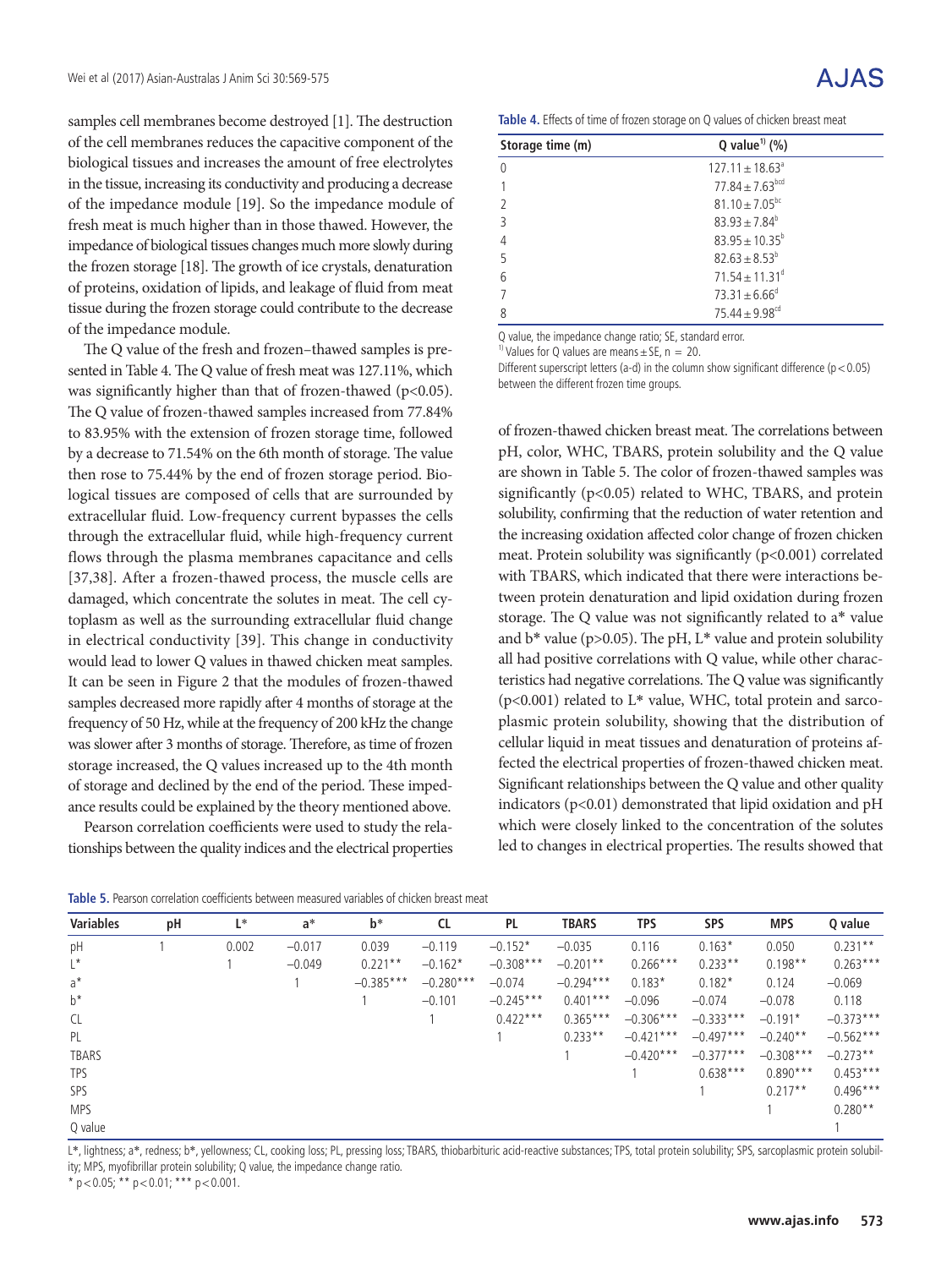## **AJAS**

the deterioration in the quality of meat was closely linked to changes of the electrical properties.

Several studies have been performed relating the application of electrical measurements to estimating the quality of meat and fish. Kent et al [21] obtained a good relationship between sensory variables and dielectric parameters, which could predict time and temperature of storage of frozen cod. Vidaček et al [20] studied the impedance magnitude and phase of frozen-thawed fish and obtained promising results showing the possibility of a rapid and non-invasive assessment of the freezing history. Fuentes et al [19] detected changes in the degree of lipid oxidation, WHC and several textural parameters relating to the sensory quality of sea bream submitted to freezing-thawing processes, using the impedance spectroscopy technique. Therefore, electric conductivity can be applied to determine the component changes, thus predicting the freezing history of fish meat. Furthermore, Zhang et al [27] and Zhu et al [39] both found that it was practical to use Q values to evaluate the freshness of grass carp and bighead carp heads within a certain period of storage as a rapid, nondestructive method. In this study, good correlations were found between Q values and traditional quality indices as well as the degradation of protein for frozen-thawed chicken breast muscles. Although the structure and components of chicken meat are different from fish meat which has a shorter frozen preservation storage period [22], the results demonstrated that quality and electrical property of frozen-thawed chicken meat were closely linked, indicating the potential to predict the freezing history of chicken meat by impedance. To facilitate the application of impedance technology, further research should be conducted on predicting frozen storage time by using impedance value combined with quality indices for better quality control in poultry meat.

## **CONCLUSION**

The good correlations between Q values and quality indices demonstrated that there was a good relationship between the electrical properties and qualities of thawed chicken breast meat during the period of frozen storage. The decreasing of WHC and protein solubility as well as the changes in color, pH and TBARS were closely related to the changes in impedance at different times of the frozen storage. By way of conclusion, the method of impedance measurement could be applied in the poultry industry to facilitate meat quality control. It is more reliable to assess the quality and the freezing history of frozen chicken meat using electrical properties together with quality attributes. These results are preliminary and further research should be carried out on the application of impedance measurement combining traditional quality indices in poultry meat quality control.

### **CONFLICT OF INTEREST**

We certify that there is no conflict of interest with any financial organization regarding the material discussed in the manuscript.

## **ACKNOWLEDGMENTS**

This work was supported by the Priority Academic Program Development of Jiangsu Higher Education Institutions (PAP), China Agriculture Research System (CARS-42), and National Science & Technology Pillar Program during the Twelfth Five-Year Plan Period of China (2012BAD28B01).

### **REFERENCES**

- 1.Leygonie C, Britz TJ, Hoffman LC. Impact of freezing and thawing on the quality of meat: Review. Meat Sci 2012;91:93-8.
- 2.Pietrasik Z, Janz JAM. Influence of freezing and thawing on the hydration characteristics, quality, and consumer acceptance of whole muscle beef injected with solutions of salt and phosphate. Meat Sci 2009;81:523-32.
- 3.Chumngoen W, Tan FJ. Relationships between descriptive sensory attributes and physicochemical analysis of broiler and Taiwan native chicken breast meat. Asian-Australas J Anim Sci 2015;28:1028-37.
- 4.Alexandrakis D, Downey G, Scannell AGM. Rapid non-destructive detection of spoilage of intact chicken breast muscle using nearinfrared and Fourier transform mid-infrared spectroscopy and multivariate statistics. Food Bioprocess Technol 2012;5:338-47.
- 5.Benli H. Consumer attitudes toward storing and thawing chicken and effects of the common thawing practices on some quality characteristics of frozen chicken. Asian-Australas J Anim Sci 2016;29: 100-8.
- 6.Carvalho RH, Soares AL, Grespan M, et al. The effects of the dark house system on growth, performance and meat quality of broiler chicken. Anim Sci J 2015;86:189-93.
- 7.Soyer A, Özalp B, Dalmış Ü, Bilgin V. Effects of freezing temperature and duration of frozen storage on lipid and protein oxidation in chicken meat. Food Chem 2010;120:1025-30.
- 8.Siddaiah D, Reddy GVS, Raju CV, Chandrasekhar TC. Changes in lipids, proteins and kamaboko forming ability of silver carp (*Hypophthalmichthys molitrix*) mince during frozen storage. Food Res Int 2001;34:47-53.
- 9.Farouk MM, Wieliczko KJ, Merts I. Ultra-fast freezing and low storage temperatures are not necessary to maintain the functional properties of manufacturing beef. Meat Sci 2004;66:171-9.
- 10. Muela E, Sañudo C, Campo MM, Medel I, Beltrán JA. Effect of freezing method and frozen storage duration on instrumental quality of lamb throughout display. Meat Sci 2010;84:662-9.
- 11. Damez JL, Clerjon S. Meat quality assessment using biophysical methods related to meat structure. Meat Sci 2008;80:132-49.
- 12. Park JH, Hyun CK, Jeong SK, et al. Use of the single cell gel electrophoresis assay (Comet assay) as a technique for monitoring low‐